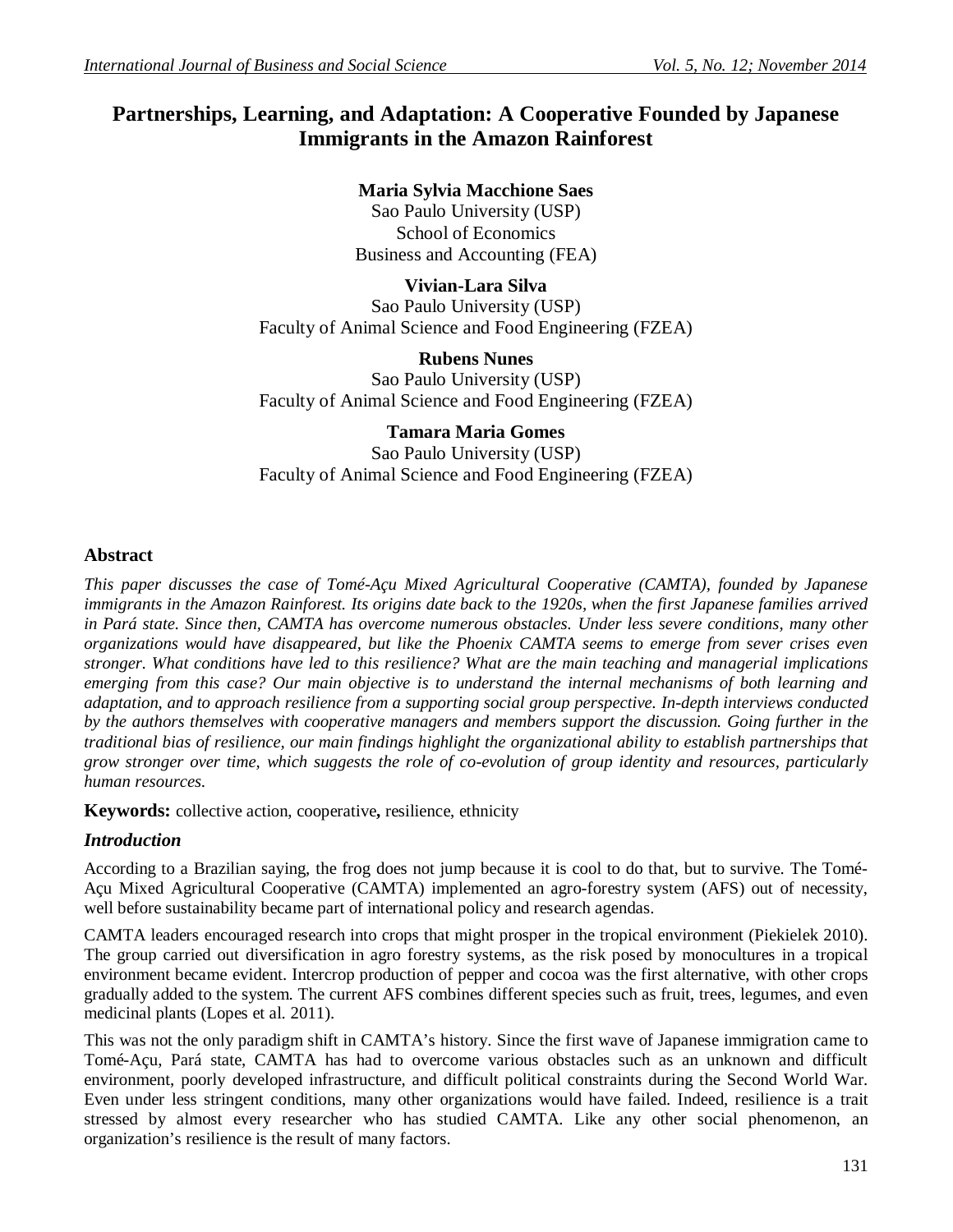Social capital (Piekielek 2010), ethnic identity of the members (Silva Neto, 2007), external support, leadership, partnerships, and competence in management (Lopes et al. 2011) have all been cited in the case of CAMTA. Equally important seems to be the ability of an organization to take advantage of luck (Barney 1986, 1991). Indeed, the CAMTA case study shows that luck has been a key factor enabling the resumption of growth in times of crisis. However, as it happens to the Machiavellian prince, luck (*fortuna*) is not enough; success demands also skills, leadership, and commitment (*virtù*).

This paper aims to discuss the resilience of CAMTA and its supporting social group. We highlight three episodes: i) the arrival of Japanese immigrants in Brazil and their adaptation of a hostile environment to their culture; ii) the learning process accompanying the introduction of an agro-forestry production system; and iii) the imminent failure of the Cooperative in the 1980's and its rebirth with specialized cocoa production.

The paper has four sections besides this short introduction. In the first section, we introduce the subject of collective action in order to illuminate the conditions that gave rise to the resilience ofCAMTA throughout its history. This resilience is the focus of the second section of the paper. Third section offers a suitable theoretical background, followed by final remarks.

### *1. Theory Review: A Look into Collective Action*

Olson (1965) argues that rational — meaning self-interested — individuals only act for a collective interest if they receive personal and exclusive incentive. Nevertheless, members of diffuse groups, even with shared interests, may not pursue a common objective without sufficient motivation. Collective action does not follow the logic of self-interested agents: a free rider who does not incur an individual cost of action neither contributes to the cost of the organization can harvest benefits. Organizing a group takes effort, time and money.

Small groups with a direct interest in the collective action tend to organize and pursue their common objectives more easily. In addition to the intensity of the incentive, a smaller group is able to exercise greater vigilance and coercion over potential free riders.

Akerlof and Kranton (2000) incorporate the concept of identity in a general mode of behavior, and seek to demonstrate that socially built identity influences the results of economic activity. Depending on the case, identity can have a negative or positive influence on economic performance. The model assumes that:

(1) the identity of actors affects payoff of each feasible actions;

(2) the identity of other players also affects payoffs (for instance, one can attribute more weight to a harm produced by an outsider than by an insider);

(3) payoffs can be persistently affected by third-party actions (such as the advertisement of goods and services, for example); and

(4) in some cases, it is possible for an individual to select his or her own identity (for example by supporting a sports team), but some aspects of the individual identity are not subject to choice (such as gender and ethnicity)

Akerlof and Kranton employ the concept of identity, understanding it simultaneously as self-image and as the categories in which society places the individual. For each category or group, there is a set of prescriptions for the appropriate behavior for different individuals in different situations or social contexts.

The use perceived by the individual depends on the group to which he or she belongs, with his or her set of prescriptions, actions of the individual, and the actions of others. In the simplest case, the individual chooses his or her own actions in a manner to maximize his or her usefulness, given the group to which he or she belongs and given the conjectures about the behavior of others, who belong or not to the group of the individual in question.

With this in mind, it is quite natural to associate Japanese immigrants with a collective group with its own identity and interests, reinforced by the threats of the Rainforest. Japanese immigrants brought with them a strong ethnic identity and "social capital" which facilitated the cohesion of the community, but they faced a strange and hostile environment, aggravated by the loss of their civil rights during the Second World War. The group was reborn a few years later, and would weather a major economic crisis in the 1980's.

The next section looks at this historical process, in a three-act structure: Act 1, the setup: ostracism and identity strength in a hostile environment; Act 2: agro-forestry production; and Act 3: from bankruptcy to rebirth.

In-depth interviews conducted by the authors with members and managers of CAMTA, who together recall the trajectory of resilience of the cooperative, provide support to the discussion.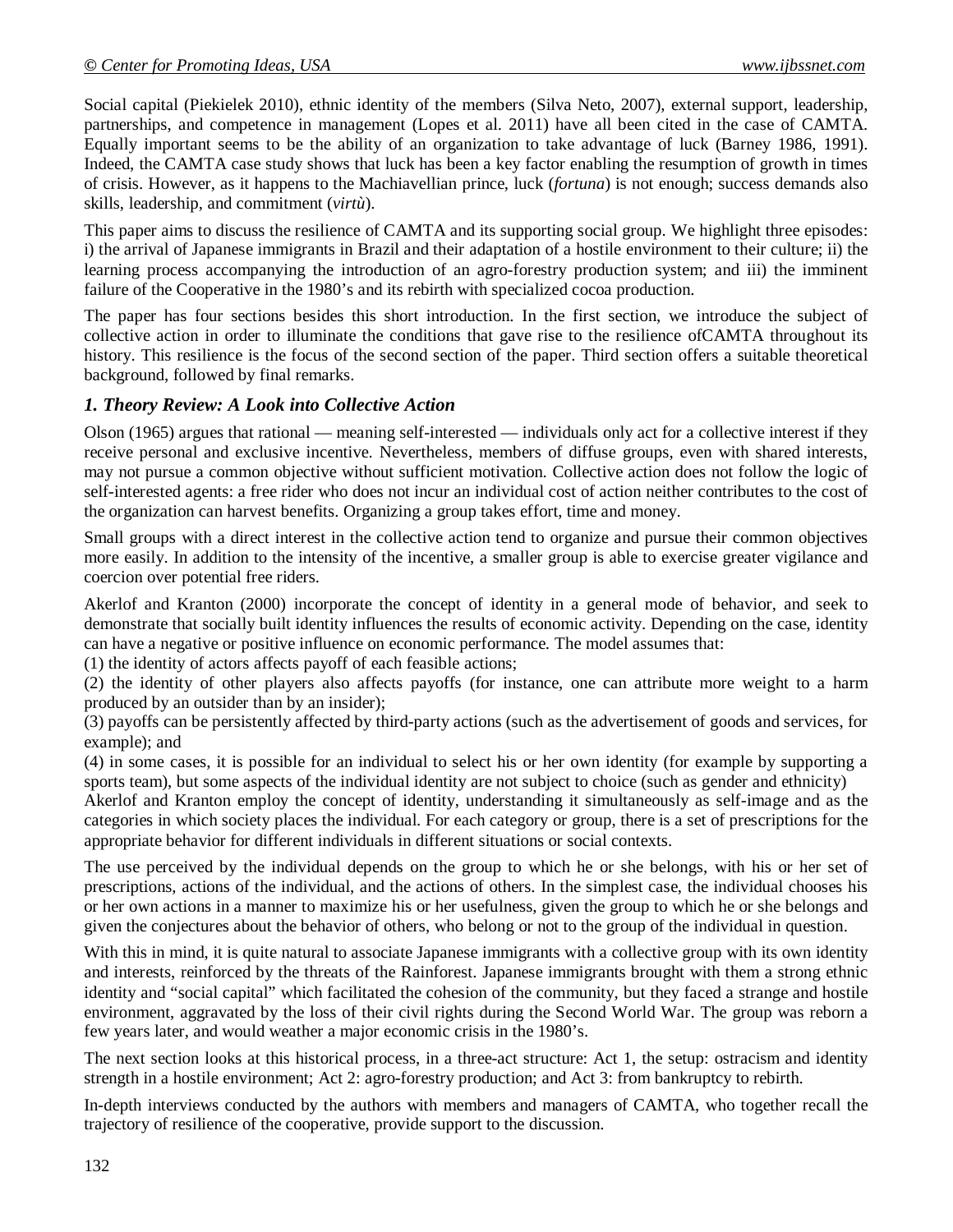### *2. The Resilience of CAMTA and its Supporting Collective Group*

### **2.1. Act 1, the Setup: Ostracism and Identity Strength in a Hostile Environment**

The first records of Japanese immigration to Brazil date to 1908, with the arrival of the first ship bringing 780 immigrants. By 1920, the total of number of Japanese living in Brazil was about 24,000. It was in the 1930s that the largest contingent of immigrants came from Japan to Brazil, with almost 80,000 landing between 1931 and1940 (Sakurai and Coelho 2008).

In 1929, the first Japanese arrived in the city of Tomé-Açu in the Amazon region (see Figure 1). From 1929 until 1938, 21 groups arrived, comprising 362 families, totalizing 2,014 people.

#### **Fig 1: Location of Tomé-Açu in the State of Pará; and its Location in Brazil**



Source: Webcarta.net, and Wikipedia

 $\overline{a}$ 

At this time, Japan and Brazil had an agreement regarding immigration: Brazil sought settlers to exploit the region, while Japan was seeking opportunities for an excess of peasants living in precarious conditions. Nantakun (*Companhia Nipônica de Plantação do Brasil S.A.*), the Japanese Plantation Company of Brazil, played a decisive role in this immigration process.

The success of this agreement required that Japanese immigrants deal with a completely new context.<sup>1</sup> In terms of economic issues, the chief difficulty was lack of knowledge about which marketable crops were best suited to the region's conditions. Climate and soil conditions challenged the settlers' accumulated knowledge in producing the vegetables they initially introduced to the region, such as tomatoes, turnips, peppers, eggplant, and cucumber. Furthermore, local consumers were not accustomed to consuming vegetables, and the precarious logistics available at the time had a negative effect on the quality of the produce. Nevertheless, the Japanese settlers' unfamiliarity with tropical perennial crops and the monoculture system were determinant in the failure of investments in Amazonian cultivars such as cassava, sugar cane, and cocoa. With time, vegetables became more frequent on local tables, changing consumption habits in the region.

<sup>1</sup> Japanese immigrants also had to contend with malaria, which at its worst claimed four lives per day.In consequence, about 25% of Japanese immigrants left the Amazon region for other regions of Brazil.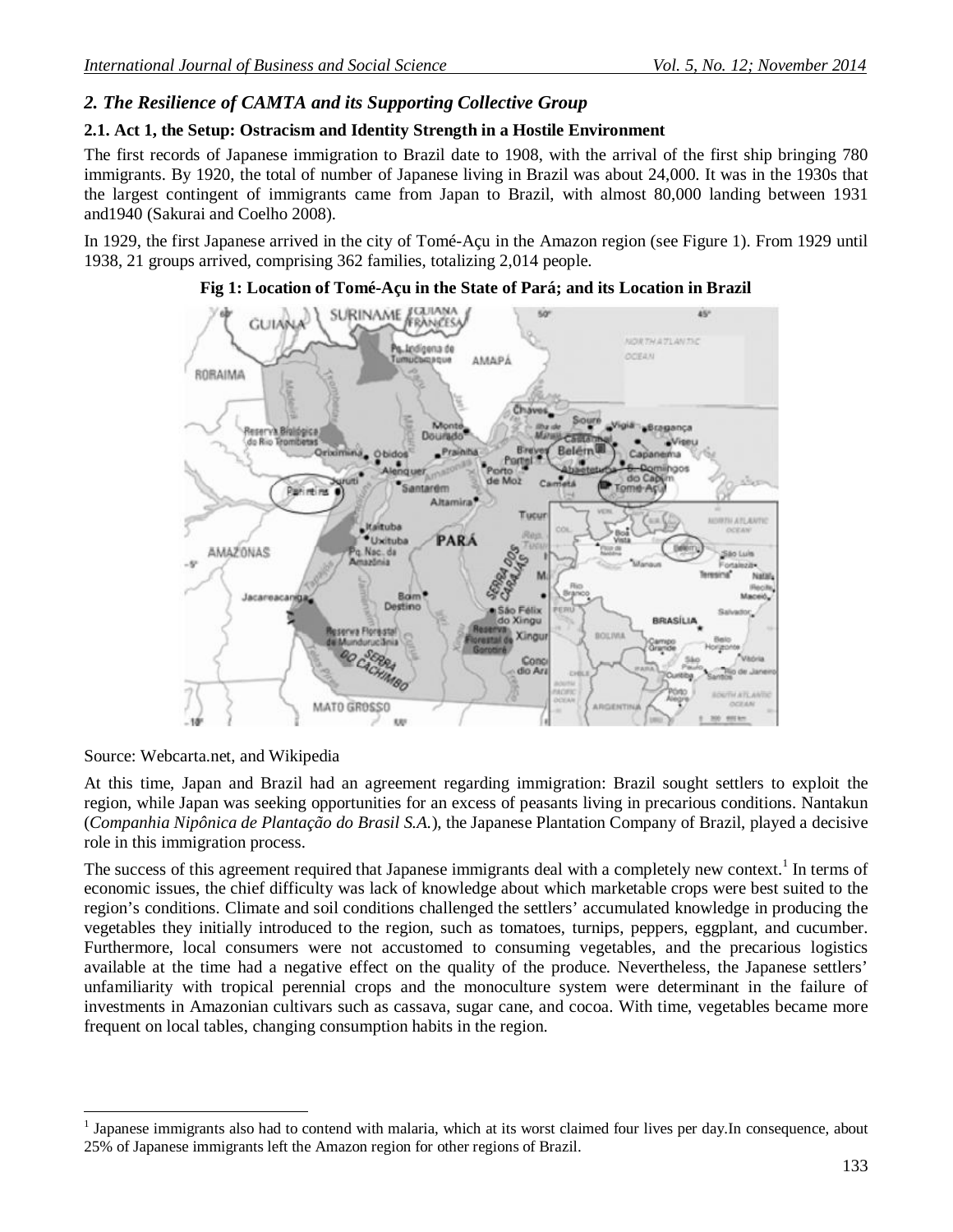One leading factor to this change was the introduction of refrigerators allowing the conservation of vegetable products. Even with an accompanying increase in sales, the price fetched by the produce was not enough to meet the needs of the immigrants (Tafner Jr and Silva 2010). Bringing vegetables to market outside the region was difficult due to the distance involved and the perishability of the produce, and the community had to maintain itself with precarious subsistence. Despite this, it was easy for Japanese immigrants to continue vegetable production in a cooperative system, which resulted in the foundation of a dedicated cooperative organization. Thiswas the birth of what came to be CAMTA, which did not formally take place until 1949, as discussed in Section 3.2.

Between 1938 and 1942, the Brazilian government imposed severe restrictions on the activities of immigrants as it sought to assimilate the significant numbers of Japanese and Italian immigrants in the country. Teaching of foreign languages was forbidden, and immigrants were prohibited from speaking their native language in public. Brazilian government banned meetings with more than five people, leading to the dissolution of immigrant associations. Police authorities monitored everyone who possessed a radio receiver.

In 1941, before Brazil declared war against Germany and its allies Italy and Japan,<sup>2</sup> the last ship from Japan (named *Buenos Aires Maru*) landed at Santos, the official port of entry for immigrants to Brazil. As of 1942 diplomatic relations between Brazil and Japan were suspended, and Japanese immigration would only resume in 1952.

Japanese and Italian families in São Paulo city were removed from their residences.<sup>3</sup> Police officers belonging to the feared DOPS<sup>4</sup> (Department of Political and Social Order) delivered eviction orders for "reasons of national security", which were executed immediately. Japanese and Italian immigrants, and their Brazilian-born children, were confined in internment camps, such as one located in Santos.

In Tomé-Açu the repression of Japanese immigrants was no different: Japanese families in the Amazon region were interned as well.

It is worth noting that the ethnic identity is not exempt from conflicts. A dramatic case was the creation of a secret society, *Shindo Renmei<sup>5</sup>* , formed by immigrants who denied the Japanese defeat in the war and attacked Japanese-Brazilian leaders— sometimes violently—as traitors.

### **2.2. Act 2: The Agro-Forestry Production System**

In 1933, the plantation of pepper began, imported from Singapore. One story holds that due to a death on board a Brazil-bound ship was forced to stop at Singapore, where the ship's captain acquired 20 seedlings of the spice. However, it was not until 1949 that the Cooperative began to see considerable returns from the cultivation of pepper, known as the "black diamond" of the Amazon. At that time, the members of the Cooperative decided to name it the Mixed Agricultural Cooperative of Tomé-Açu (CAMTA).

With the war's devastation of pepper production in traditional growing countries (Malaysia, Indonesia, and India) the critical post-war phase was attenuated in the region of Tomé-Açu by the rise of prices by up to 2000% (Figure 2).

Beginning in the late 1960s, Asian production of pepper showed signs of recovery, causing prices on the international market to plummet. Furthermore, outbreaks of *fusarium* fungus destroyed most of the plantations in the region. These factors combined to end production of the "black diamond".

During the 18 years of economic boom, producers associated with the Cooperative carried out a series of improvements in the city. Installations and a storehouse for the Cooperative were constructed, and the city prospered with the building of a school, hospital, and other infrastructure, all paid for by pepper exports.

 $\overline{a}$  $2^2$  War was declared on August 22, 1942.

 $3$  Since this time, a high concentration of both Japanese and Italians immigrants have lived in São Paulo, concentrated in the districts of Liberdade ("Freedom") and Bela Vista ("Lovely View").

<sup>4</sup> Portuguese acronym for *Departamento de Ordem Política e Social*.

<sup>5</sup> Immigrant associations resisted in a clandestine way in Brazil during wartime. *Shindo Renmei* inspired Morais (2000), a historical novel based on in deepth research in newspapers of the time and police records.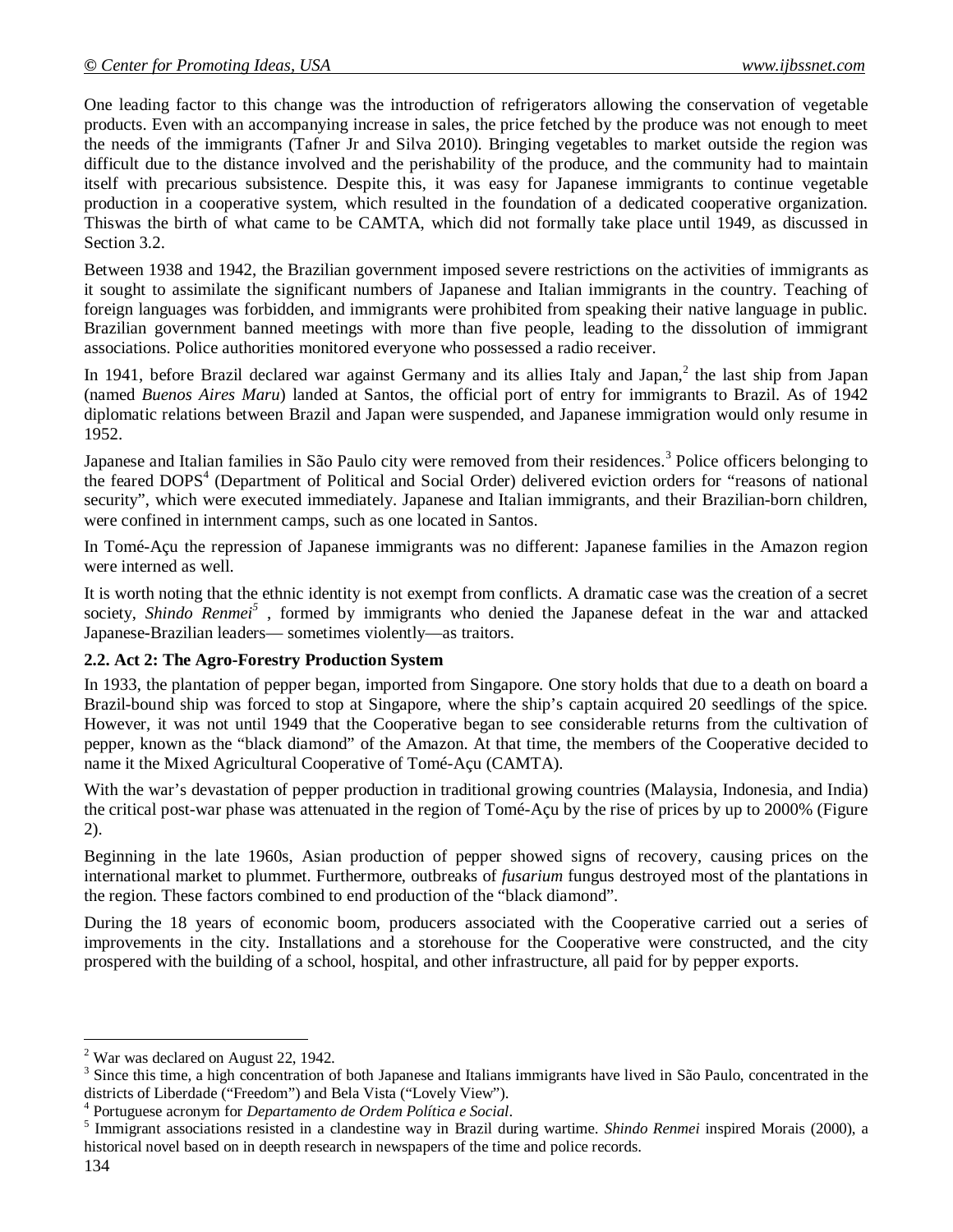

**Fig 2: Production (Pará) and Exports (Brazil) of Pepper – 1951/79.<sup>6</sup>**

Nonetheless, the fungus along with 30 years of experience showed the Japanese immigrants and their descendants the burden that the monoculture system placed on the income of the producers and the health of the land.

From the 70's, with the support of the Ministry of Agriculture of Pará State, the Program for the Cocoa Project (PIPC) was launched, revisiting the planting of this culture in a diversified manner using the agro-forestry system (SAF). The conservation of the soil and the diversification of crops constitute the basis of the system. This diversity allows both the reduction of the incidence of plagues or diseases in a determinate culture, as well as increased income for the producer. From that point on, the SAF was expanded, and new crops demonstrated potential for development in the soil and climate conditions of the region. The Cooperative also received financing from the International Cooperation Agency of Japan (JICA), in a project to restructure the pepper culture, encourage the planting of cocoa, and strengthen the planting of other cultures all aimed at diversification.

#### **2.3. Act 3: From Bankruptcy to Rebirth**

During the 1980s, tropical fruit trees were included in this new system, which now featured cocoa, passion fruit, melon, papaya, and medicinal plants (Lopes et al. 2011). The planting began to be done in a consortium system with cocoa, pepper, palm, and forest essences, all of which made Tomé-Açu into a leader in the implementation of agro-forestry systems, earning a designation from CMTA as the agro-forestry system of Tomé-Açu (SAFTA).

To begin with, in 1982-1983, the production of fruit juices through investments by CAMTA in a manufacturing plant, financed by resources from Japan, complemented the diversification of agriculture. At that time, the Cooperative created a nonprofit entity, the Association for the Promotion of Agriculture in Tomé-Açu, to collaborate with the Japan International Cooperation Agency (JICA).

At the beginning, CAMTA leased a manufacturing plant designed to process passion fruit for the production of pulp. Some years later, with the need to inject new resources for the expansion of manufacturing to allow the processing of other products, the plant was donated to CAMTA. However, the plant was established without an economic viability study, and its capacity exceeded the output of the cooperative producers, leading to high idle capacity and inefficiency. Other fruits (açai, pineapple, acerola, etc.) were added to compensate for the difficulty in supplying of passion fruit. More resources were necessary to accomplish this, so CAMTA contracted debts. From 1994 came the debacle. Compounded by an unfavorable exchange rate, the price for pepper remained low. Even so, the cooperative made an extreme decision and decided to sell the product in order to secure cash flow to buy raw material for juices: it changed its inventory from pepper to pulp.

 $\overline{a}$ <sup>6</sup> Sources: Production 1951/70 – DEE-Pa, 1971/72 - EAGRI/SUPLAN and 1973/79. GCEA/FIBGE; Exports – 1956/67 – DEE –Pa, 1968/69 – FIBGE and 1970/79 – CACEX.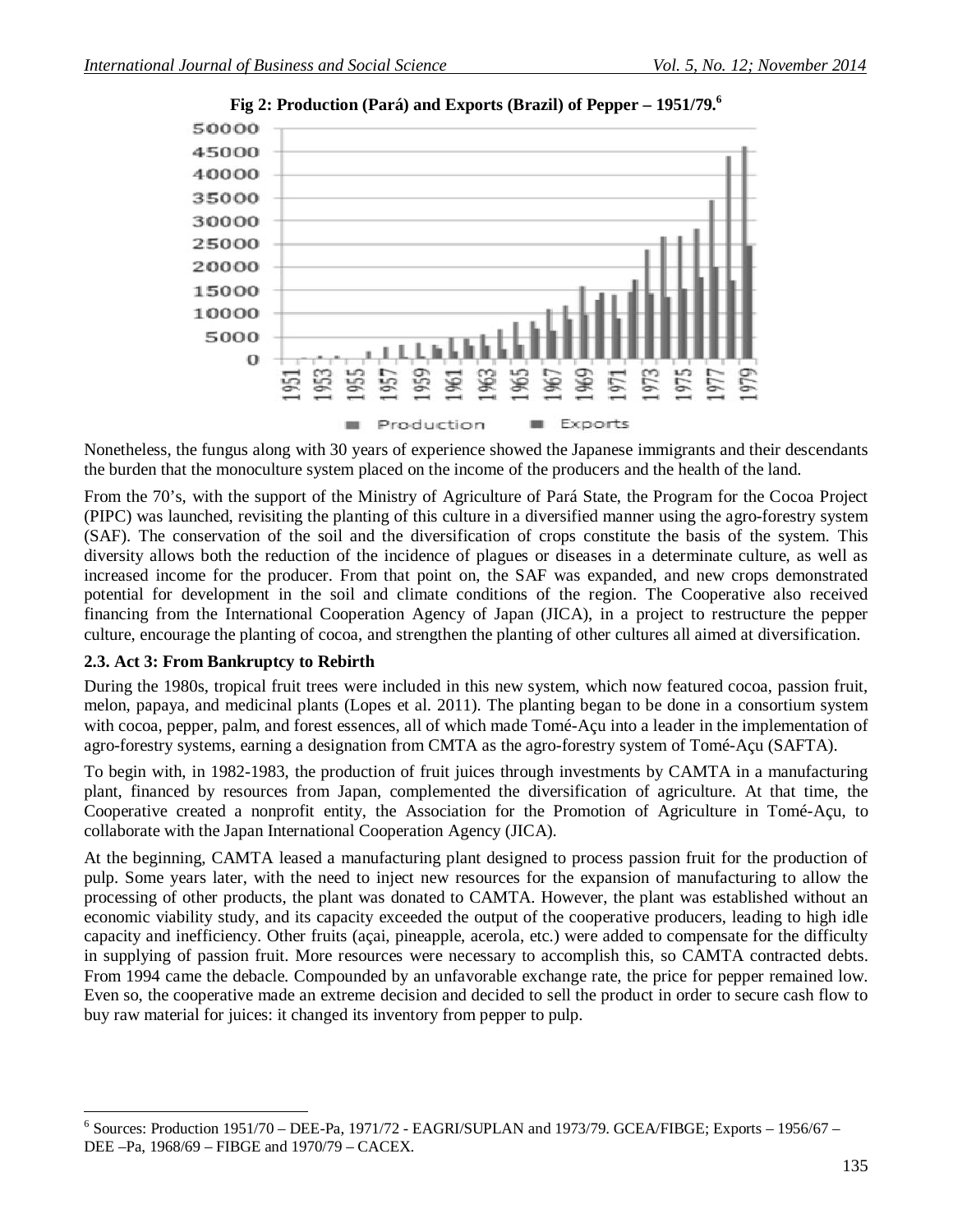A little later, the price of pepper exploded in the market and CAMTA had no way to pay its producers, never mind the banks. In 1997, the crisis was so severe that for the first time in its history the cooperative considered dissolution. At that time, a new team was at the head of CAMTA, faced with the challenge of reversing this situation and cleaning up the cooperative. The leaders had to adopt a measure of austerity and reduce expenses in order to reverse the situation. Positive results rewarded in just two years the audacity of the group that assumed CAMTA.

The Federal Government's measures to combat inflation was one of the catalysts of the crisis, while its privatization policy brought the solution. In the late 1980s the Japanese government, through JICA, decided to inject \$3.5 million in electricity and telephone infrastructure for the Japanese community of Tomé-Açu. However, COERTA (Cooperative of Rural Electricity and Telephone for the geo-economic region of Tomé-Açu), and CELPA (Electric Centers of Pará) were advised that they were not permitted to install third-party networks. As a solution, the Cooperative decided to donate the entire network to CELPA. Nonetheless, the donation required a payment, because CELPA received assets of a significant amount and needed to pay taxes to the State Government, an amount that exceeded the financial capacity of CELPA. An arrangement in which CELPA transferred stock shares to COERTA (created and owned by CAMTA) overcame the impasse.

Upon privatization in 2000, the companies that wished to acquire CELPA needed a certain number of shares, and many approached the cooperative. Selling its shares netted CAMTA \$3.8 million, almost the entire amount invested in the cooperative. Part of this amount, \$1.4 million, was earmarked to expand and restructure the juice factory.

At this point, the growing of fruit began to present positive results. With the expansion of the juice factory and construction of a cold chamber to maintain the stocked products, the fruit juices became the flagship product of the Cooperative. In its portfolio of products, açai is the top seller, especially in the markets of Japan and the USA. In turn, cocoa represents the "safe harbor" for members, given the greater knowledge accumulated in the practices of the crop (introduced to the Cooperative in the 1970s), the durability of the plant, and its adaptation to the climactic conditions. In recent years, CAMTA has shown great evolution in its agro-industry: 26% of revenue comes from unprocessed products and 74% comes from processed fruit juices. The main products currently sold by CAMTA are pepper, essential oils, fruit pulp, and cocoa nuts.

#### **2.3.1 Cocoa, Agro-Forestry, and the Sales Agreement with Meiji**

Smallholders harvest more than 90% of global cocoa production. Harvesting, fermenting and drying the beans, and maintaining the farm is all hard manual labor (Hutz-Adams and Fountain 2012).

According to data from the Food and Agriculture Organization (FAO), in 2011 global production was about 4,608,000,000 Metric Tons of cocoa. In the last decade, five countries (Côte d'Ivoire, Ghana, Indonesia, Nigeria, and Cameroon) account for about 80% of global production.

Côte d'Ivoire is historically the top producer of the commodity. Ghana and Indonesia significantly increased output since 2000, challenging each other they began for second position. Nigeria follows in the fourth position, while Cameroon, which has also seen production jump, comes ahead of Brazil in fifth position (Table 1).

Brazil was once the world leader, with peak production of 390 million Metric Tons in 1989. The following decade, however, saw the spread of the "witch's broom" ("*vassoura de buxa*") fungus that decimated cocoa growing in Brazil. The year 2002 was most critical time for the crisis, when Brazilian production was less than 200 million Metric Tons. Since then, Brazil has been showing signs of recovery, but is still well behind the top 4 (Côte d'Ivoire, Ghana, Indonesia, Nigeria), or even the jump in production obtained by Cameroon.

Historically, the production of cocoa in Brazil has been concentrated in southern Bahia state, but other Amazonian states, especially Pará, have been challenging this tradition. In fact, the role of Bahia in the national production of cocoa has been decreasing during the last few years, while that of other states such as Pará have been increasing. In 1990, Bahia and Pará accounted for 83% and 8% of total Brazilian production respectively, going to 69% and 17% in 2004 (Gomes et al. 2008), and to 62.3% and 25.7% in 2011 (Mendes 2013) (Gomes et al. 2008).

Playing its part, in 2013 CAMTA produced 600,000 Metric Tons of cocoa, about .5% of the Brazilian production expected for this year.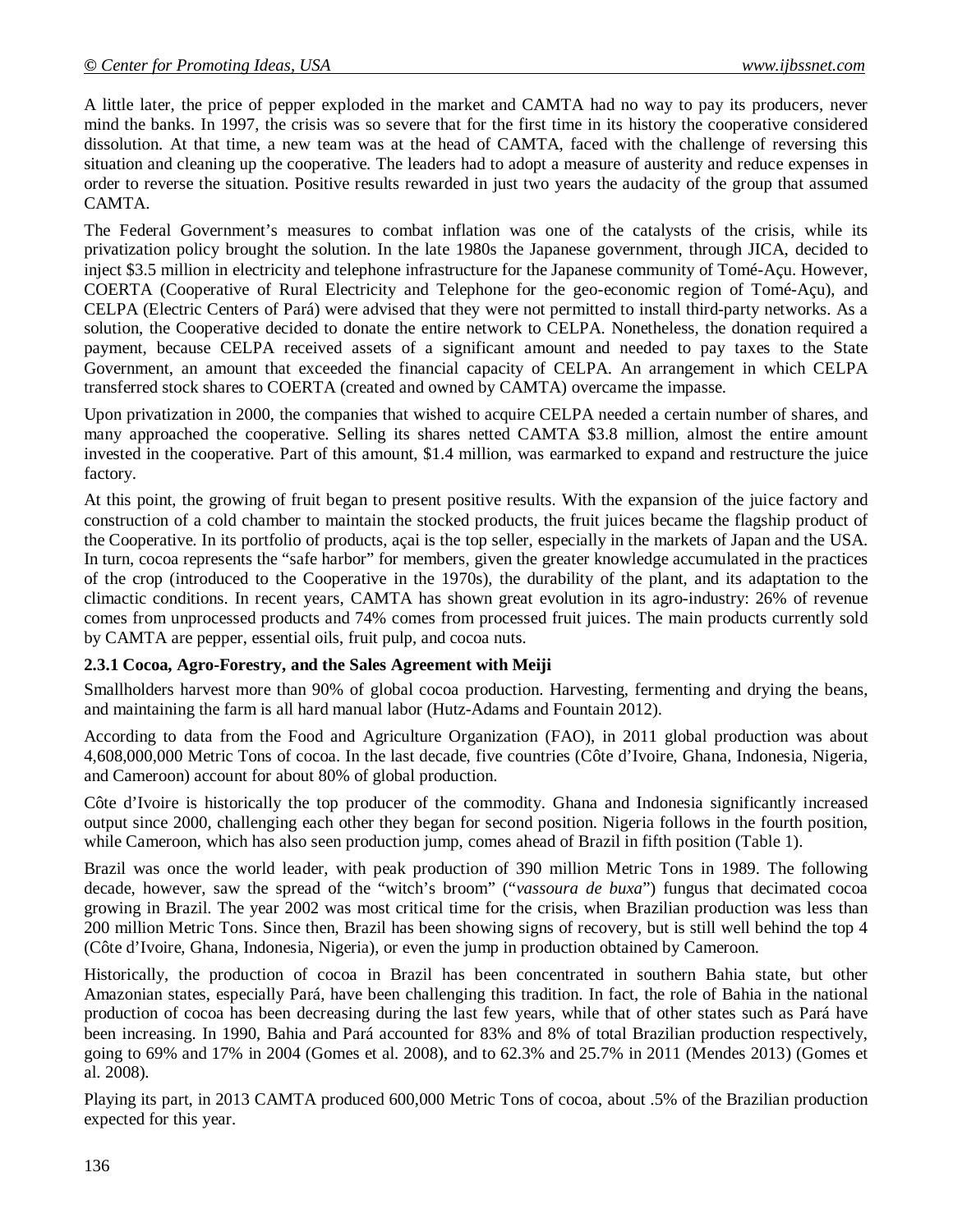| <b>Country</b> | 1999    | World<br>(%) | 2002    | World<br>$(\%)$ | 2005    | World<br>(%) | 2008    | World<br>(%) | 2011    | World<br>(2) |
|----------------|---------|--------------|---------|-----------------|---------|--------------|---------|--------------|---------|--------------|
| <b>Brazil</b>  | 205     | 6.9          | 174     | 5.2             | 208     | 5.16         | 202     | 4.8          | 248     | 5.4          |
| Cameroon       | 116     |              | 125     | 81.6            | 140     | 83.0         | 229     | 81.7         | 272     | 79.1         |
| Ivory<br>Coast | 1,163   |              | 1.264   |                 | 1.286   |              | 1,382   |              | 1,559   |              |
| Ghana          | 434     | 77.5         | 340     |                 | 740     |              | 680     |              | 700     |              |
| Indonesia      | 367     |              | 619     |                 | 748     |              | 803     |              | 712     |              |
| Nigeria        | 225     |              | 362     |                 | 441     |              | 367     |              | 400     |              |
| World          | 2,973.9 |              | 3,320.7 |                 | 4,044.2 |              | 4,239.4 |              | 4,608.1 |              |

| Table 1: Top 5 Plus Brazil: Annual yield of cocoa. (Million Metric Tons) |  |
|--------------------------------------------------------------------------|--|
|--------------------------------------------------------------------------|--|

Source: authors based on data from FAO.

Since 2009, CAMTA has had a sales partnership with Meiji Seika of Japan, one of the biggest companies in the food sector of that country.

The initiative to sell cocoa to Meiji was motivated by the market niche of fine cocoa, in which there is a better remuneration for producers. The market distinguishes between bulk cocoa and fine flavor cocoa, which offers a preferred flavor or other characteristics and often receives a premium price. Fine cocoa makes up just 5% of the world's cocoa production (Hütz-Adams and Fountain 2008).

Environmental sustainability is a necessary, but not sufficient, condition to produce high quality raw cocoa beans. Indeed, Meiji's R&D staff considered more than 20 countries as they searched for a cocoa bean that meets the standards of Japanese consumers.

CAMTA's distributor of fruit pulp in Japan, which sells to one of the subsidiaries of Meiji, send a sample of the cooperative's cocoa to the Japanese company. Meiji greeted the product with interest, even before knowing that descendants of Japanese immigrants produced the beans in the Amazon Rainforest. Until then, the cocoa used by Meiji in the production of its chocolate came exclusively from Ghana, about 20,000 Metric Tons per year.

The relationship between CAMTA and Meiji overcame initial problems with the quality of the bean supply (especially in terms of fermentation). The only solution was long-term investments by both parties in the generation and dissemination of knowledge.

Meiji sent researchers to Brazil who began to develop best fermentation practices together with the producers. Two years (2009-2011) of investments in research and extension were necessary for the cocoa to achieve the desired quality in terms of the fermentation of the beans.

CAMTA, in turn, devoted area facility for cocoa production and infrastructure to conduct fermentation tests. Furthermore, the cooperative, through its board of directors, played a decisive role in the involvement and engagement of the producers with the new practices. One of the directors of CAMTA, the current Agriculture Secretary for the city of Tomé-Açu and an important producer of cocoa, supplied the raw material, infrastructure, and labor for the research. The first fruits were harvested in 2010, when the variety of cocoa produced by the Cooperative (type C-27) was awarded the International Cocoa Award for Excellence in France, recognizing the cocoa from CAMTA as one of the best in the world.

Encouraged by the results of this partnership, which does not rely on public investments, Meiji launched a specific line of chocolates under the Agro-forestry System of CAMTA.

In terms of volume, the main client of the cooperative is Miller Delfi Cocoa Brasil Ltda., absorbing 61% of the CAMTA production, but the volume destined for Meiji is increasing. Contractually, the agreement stipulates 150,000 Metric Tons/year for 10 years, with a possibility of cooperative variations, without the imposition of penalties in the case of not meeting the volume.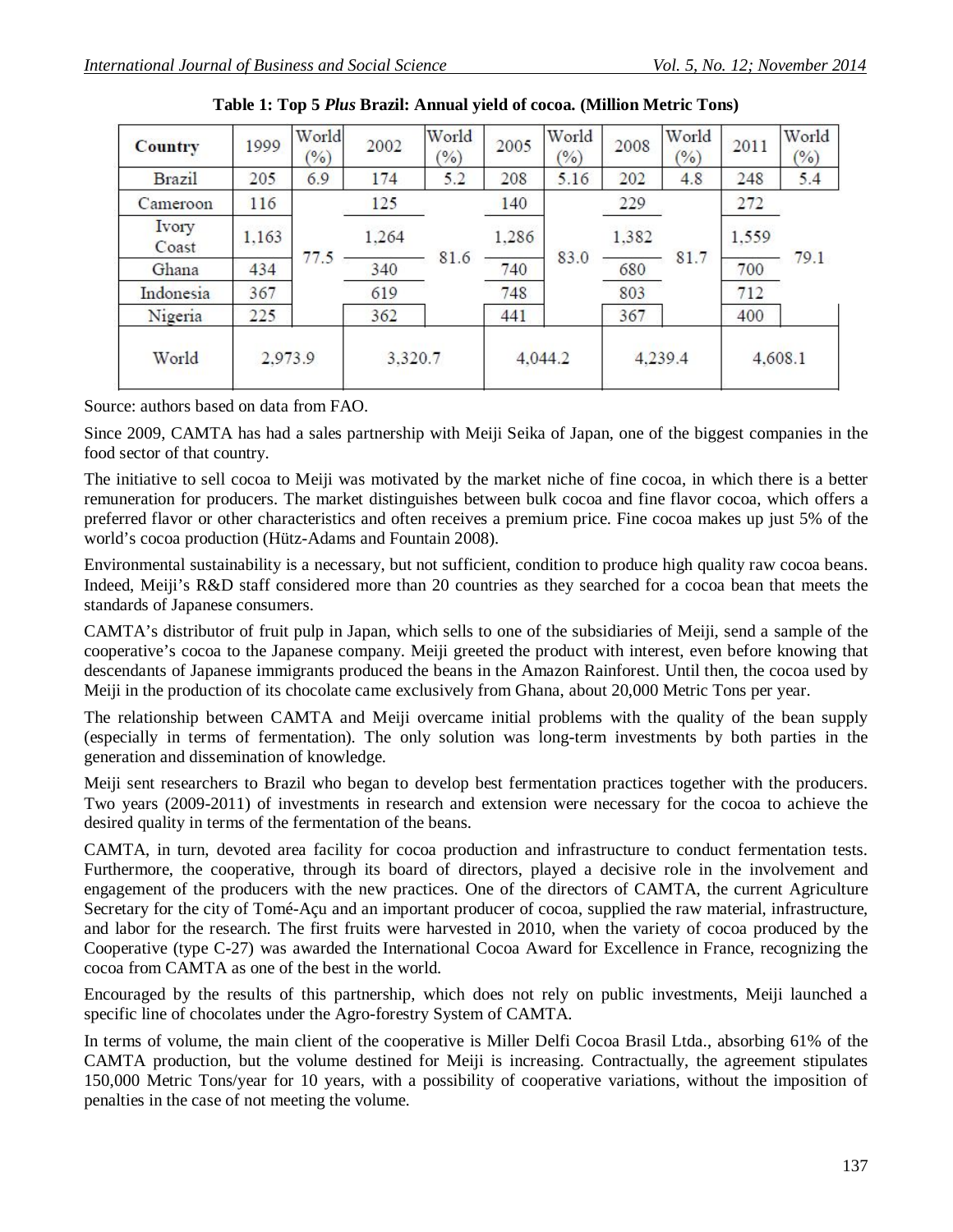The first lot, in 2009, was 100,000 Metric Tons. In 2010, 150,000 Metric Tons were sold to Meiji, representing approximately 24% of production. In 2012, Meiji Seika merged with another Japanese giant, Nyugyo, to form the biggest food company in Japan. The agreement between Meiji and CAMTA was not affected by this change. The optimism relative to the Meiji deal has led the board of directors of the cooperative to make ambitious forecasts: 300,000 Metric Tons per year of cocoa to be exported to Japan.

CAMTA buys the cocoa of all its members, classifying it upon delivery. Product that does not meet the quality standards remains in the internal market. There is a 30% surcharge for Meiji, but there is no extra charge to produce greater quality (more care with the product).

At first, the members were forced to deliver all of their production to CAMTA, but the cooperative has loosened this restriction given the need of some producers to be paid sooner. There are many cocoa buyers in the region. At the Cooperative, the members are paid after the product is sold. In the case of selling to Meiji, payment is made before the product arrives in Japan, so the member producer only receives payment 1 or 2 weeks after the sale.

### *3. Theoretical Background*

A deficient supply of public and collective assets in the Tomé-Açu region constituted an incentive for the organization of the association that preceded CAMTA. The small number of families involved should have facilitated the organization, as well as the group's unfamiliarity with the new environment in which the Japanese immigrants settled.

According to Piekielek (2010), there existed in Japan a strong cooperative tradition, and stemming from this culture Japanese immigrants have spread agricultural cooperatives in Brazil as a form of better adapting to a new social and economic environment. The success of these cooperatives has reinforced the important role that these kinds of organizations can assume in rural development and in reducing income inequality in Brazil.

Among the underlying factors of CAMTA, Piekielek (2010) points to the development of knowledge and specific productive systems for the Amazon environment; the capacity to attract internal and external investment; ethnic identity, which is a strong source of unity for the group; and the presence of a democratic style of leadership.

The ethnic identity of the members of CAMTA incorporates values incompatible with the free rider behavior. Akerlof and Kranton (2000) describe a mountaineer, for whom confronting discomfort and extreme danger strengthens his sense of identity and his ego; on the contrary, the self-image of the free rider would be diminished in an immigrant community where families support one-another. If the opposition to the existing inhabitants defined group identity, then the maintenance of the organization in time would be threatened to the same degree that ethnic identity is weakened by integration with the wider society.

Ethnic identity can work as an instrument of screening individual characteristics, such as moral risk, and in this way reduce the costs of the transaction: transacting with members of the group could cost less than transacting with outsiders. It is very probable that ethnic identity and historical ties have favored the external investments and establishment of commercial partnerships with Japanese companies. On the other hand, CAMTA members have proven capable of responding to the demands of their foreign partners, modifying established productive practices in such a way to satisfy a standard of quality that was new to the cooperative. Nonetheless, ethnic identity might not be enough to explain the persistence of the group. On this topic, one can consider the example of Vila Amazonia, a small community in the Parintins region of Pará State (see Figure 1). Unlike Tomé-Açu, Vila Amazonia was dissolved after Brazil entered the Second World War.

Following the wave of immigration to the Tomé-Açu region, the first immigrants arrived in the Parintins region in the mid-1930s. These included 35 young people with technical formation in agriculture and three agronomists from the University of Agronomy of Tokyo. The main economic activity was the cultivation of jute, which was brought from Indonesia. After some years of working with genetic improvement of jute to adapt to the new environment, the crop proved to be viable and in 1935 this success led to the creation of the Amazonense Industrial Company, financed with resources from Japanese companies including Mitsui, Sumitomo, and Mitsubishi.

Two jute weaver machines were built in Manaus. The income from the business allowed for the completion of the urban infrastructure in the community, including a school, temple, warehouses, and a hospital, where several doctors from Japan came to work.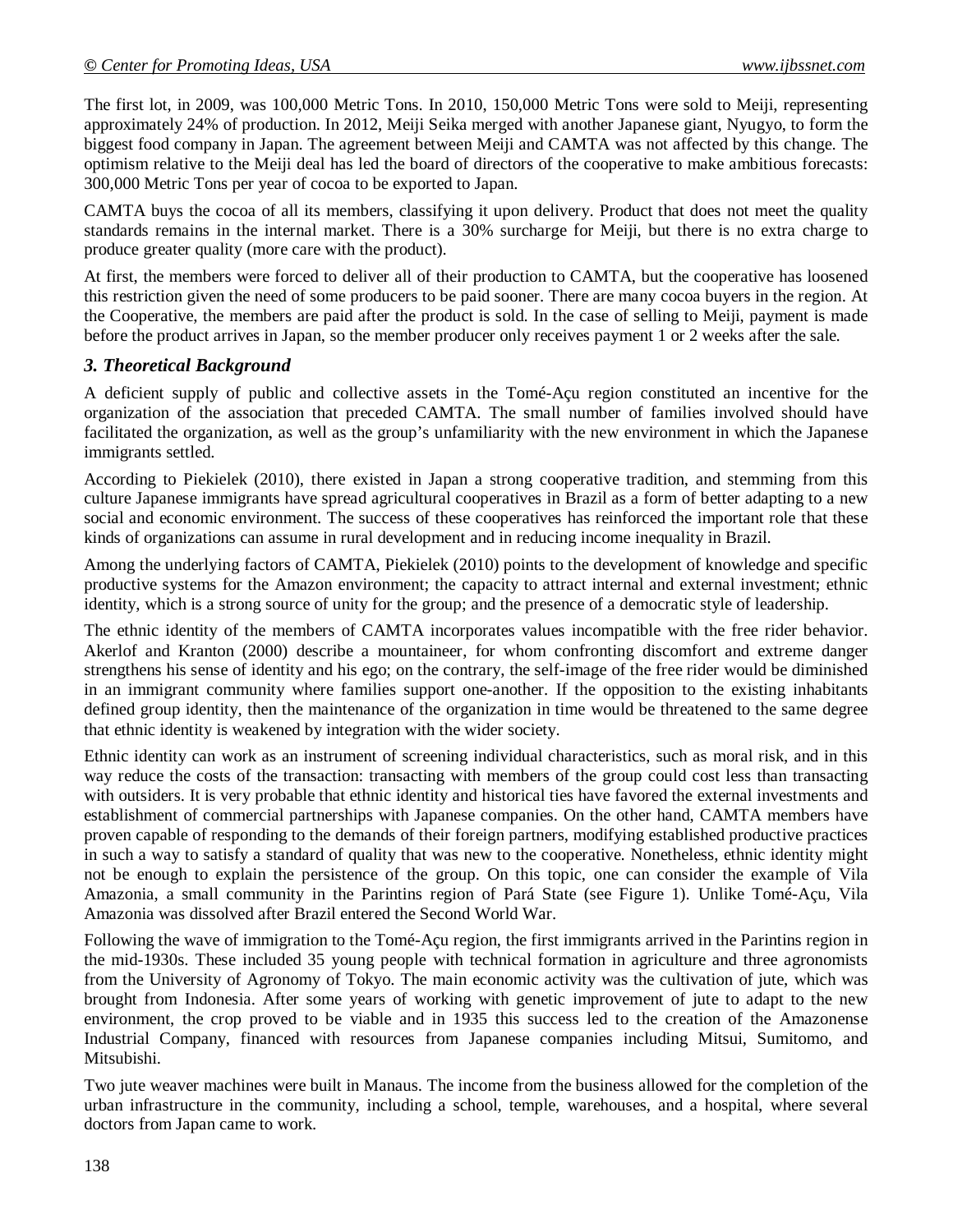Aside from jute, they also cultivated gardens and fruits. In 1946, however, the assets of Vila Amazonia went to auction as the spoils of war, and the Amazonense Industrial Company was sold to J.G. Araújo Company.

The community of Tomé Açu, possibly because of the number of immigrants, was able to remain cohesive during the Second World War. There occurred in the case of CAMTA a co-evolution of a group identity and resources, notably human capital. Values reinforced by the group resulted in favorable attitudes to the fulfillment of expectations of partners.

The economic success of the partners, just as in other collective actions undertaken throughout the history of the Japanese and their descendants in Pará, contributed to reinforce the group bonds. Is it possible to imagine a scenario where a group of immigrants lost their original identity, dissolving into the wider society? Regarding the adhesion by CAMTA to agro-forestry technology, it is worth noting that this type of practice, labor-intensive and based on the interactions among different species in the eco-system, is compatible with the technological trajectory developed in Japan, according to Hayami and Ruttan (1971). These authors studied the history of agricultural modernization in the United States and Japan. In the United States, the abundance of land and the scarcity of labor induced the development of agricultural technologies that economized labor: they served to increase the productivity of the land and intensified the use of it as well. Conversely, in Japan the agricultural technologies developed were economizers of the land, that is, they had the effect of increasing the productivity of the land, and intensifying labor. In the United States, research efforts were focused on agro-livestock research. In Japan, innovations were either of a biological nature or pertained to chemicals and soil fertilization, which allowed for an increase in production per unit of area.

The crucial point of the model of innovations induced by Hayami and Ruttan (1971) is the transmission of the market signals to the system of agro-livestock research. Market prices relevant to rural producers reflects the scarcity of productive factors and inputs. The problem is how producers can signal to the research system their need for technology to economize scarce factors, and thereby reduces the cost. The model of the Japanese settlement of Tomé-Açu resolved this problem without depending on the signs from market factors, given that the original group relied on existing agro-livestock research necessary for the integration of the community to the global commodities markets.

CAMTA partners can exercise continuously the capacity to adapt to the agro-forestry system and the demands of partners, seen with the development of cocoa. There have already been new species introduced with the proposition of extracting vegetal oils. The oils extracted currently are nut oils, passion fruit seeds, and nuts from *cupuaçu* (Theobroma grandiflorum), which are marketed entirely by Natura, a major player in Brazilian cosmetics industry. The cooperative is also examining the potential future extraction of *açai* (Euterpe oleracea) oil.

The ability to obtain resources through social networks and other social structures is the very definition of social capital (Portes and Mooney 2003). The sources of human capital are introjections of values shared by the community, bounded or conditional solidarity, reciprocity, and enforceable trust. The consequences are norms of observance and social control, family support, network-mediated benefits, and sometimes closure of economic opportunities to outsiders and restrictions of individual freedoms.

The economic and sociological literature provides examples in which social capital, supported by ethnic identity, results in sustainable economic performance above the mean, as in the well-studied cases of flexible production in the industrial Emilia-Romagna and the colonies of farmers in southern Brazil.

The fact that the resources obtained by CAMTA had come through networks or other social structures was decisive for the recuperation of the organization after successive crises. In fact, the immigration and the fixation of the colony in Tomé- Açu was the result of the interaction of different organizations, involving the governments of Brazil and Japan, Japanese corporations, and organizations of the immigrants themselves.

There were strong connections with the country of origin on a community level, it is certain that this predominated relative to the geographic isolation in terms of individual mobility. In the opinion of Shujui Tsonoda, president of the Cultural Association of Tomé-Açu, "the community worked out well because it was here for sixty years and remained very united." Shigenori Moritomo, a 60-year-old retired teacher sent by the Ministry of Education of Japan for a two-year term to the countryside of Pará, was surprised "how this community remained united in such an isolated place. I found habits and customs here that don't even exist in Japan anymore" (Paul 1993).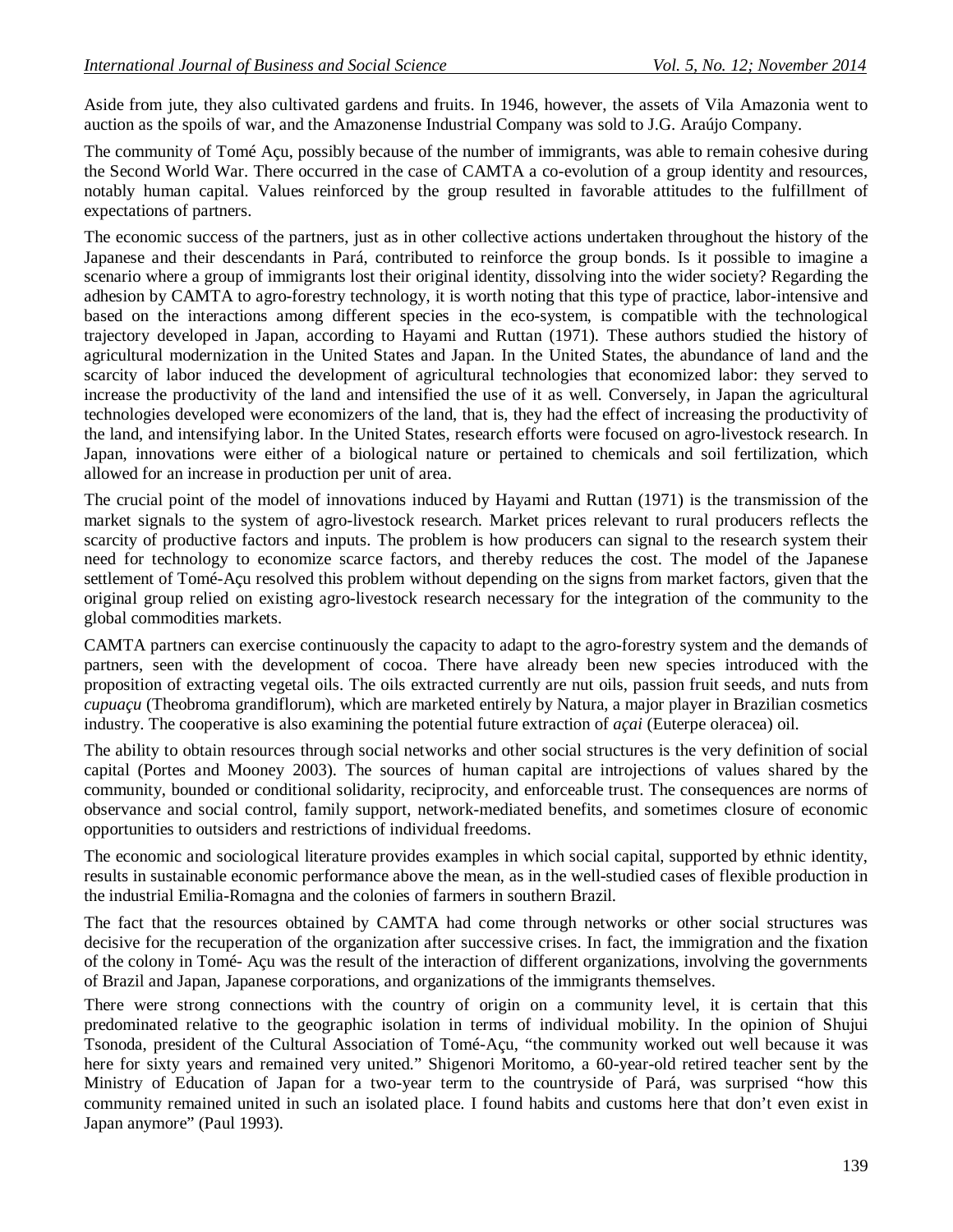# *4. Final Remarks*

At the same time that we record our awe, we try to understand the conditions that gave rise to the resilience of CAMTA. Like the phoenix, it seems to reemerge strengthened from severe crises. One of the main factors underlying the survival of the Cooperative is the ability to establish partnerships that have grown stronger over time. The partnership benefits depend on the capabilities of the Cooperative, which help to achieve the standards required by Meiji.

CAMTA's strategy of economic sustainability is based on diversification of sources of income and adding value to agricultural products. Regarding cocoa, a major component of AFS adopted in the region, the partnership for the supply of cocoa beans for the Meiji Co. Ltd. seems promising. In 2011, Meiji, a leading manufacturer of confectionery and dairy products in Japan, launched a chocolate bar called "Agroforestry Chocolate". The package states that it uses only cocoa beans from Tomé-Açu in Brazil and names the farm where the beans were grown (Goto and Tsukushima 2012).

Environmental sustainability is a necessary but not sufficient condition to produce high quality raw cocoa beans. Meiji's R&D staff considered more than 20 countries in their search for a cocoa bean that would meet the standards of the Japanese market. At the end of the search, Meiji entered into a five-year contract with CAMTA to ensure a steady supply of quality cocoa beans.

Local producers had to learn and adopt new methods of fermenting and drying the beans. As a reward, farmers receive higher prices for cocoa beans produced according to the required standard. Meiji purchases from CAMTA approximately 100 Metric Tons of beans annually, about 1% of its overall intake.

Comparative advantages associated with the environment are important, but the competitive advantages built over the history of the organization are crucial. The development of management techniques to deal with the complex agroforestry systems was an achievement without which the partnership could not be established. Before that, the community had to abandon the monoculture paradigm.

After such a hugetransformation, it is easy to see the path in hindsight. However, it is not hard to imagine that it took a lot of effort, a lot of trial and error, and a lot of flexibility to find solutions.

### *Acknowledgements*

We would like to thank both FAPESP (São Paulo State Research Foundation) for the indispensable financial support, and Center for Organization Studies (www.CORS.usp.br) for providing a fruitful environment for the development of this research. Special thanks also for the board of directors of the cooperative CAMTA, especially in the person of its president, Mr. Francisco Wataru, for the availability and collaboration in all of the phases of this investigation. The usual caveats apply.